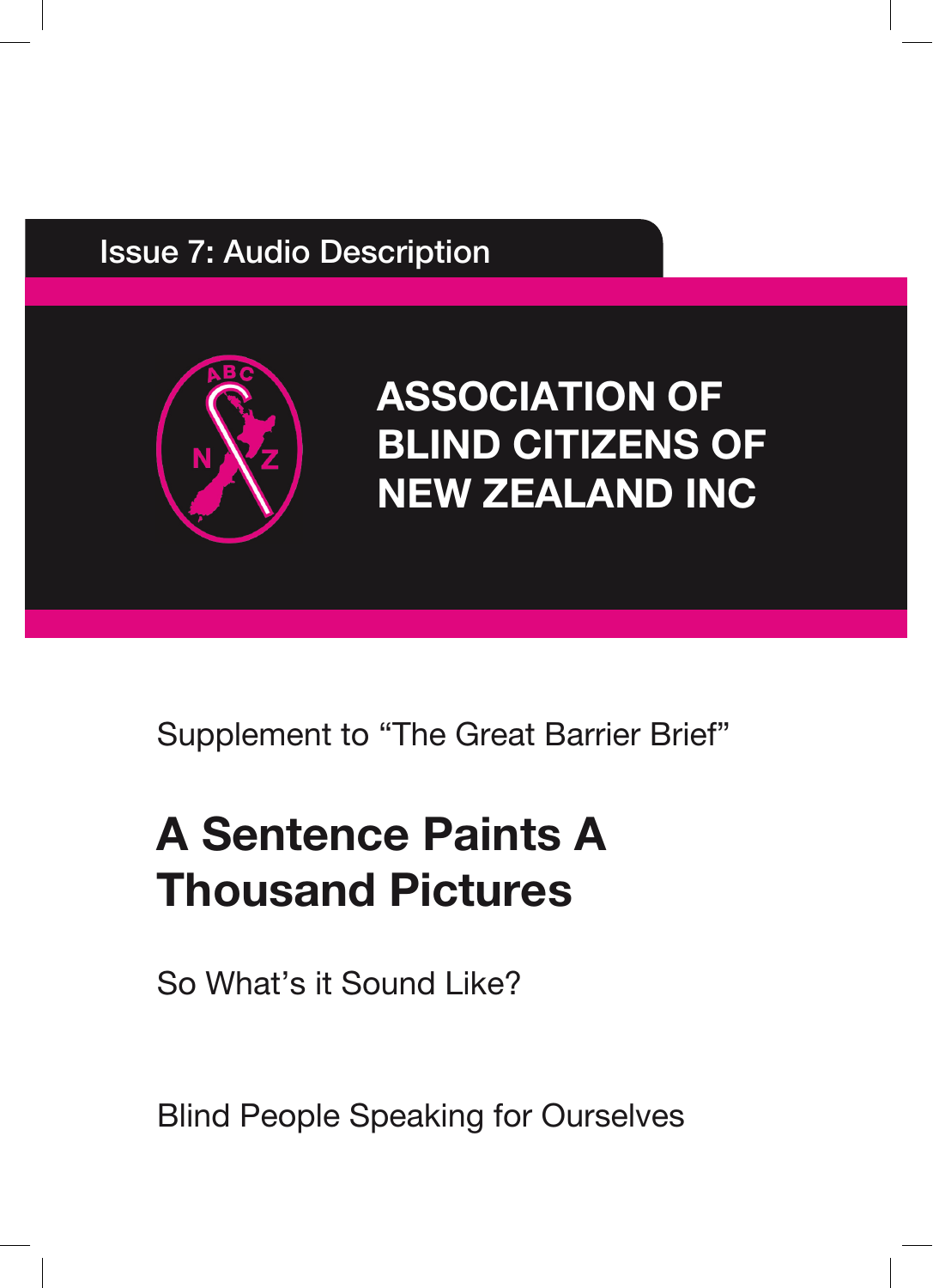### **INDEX**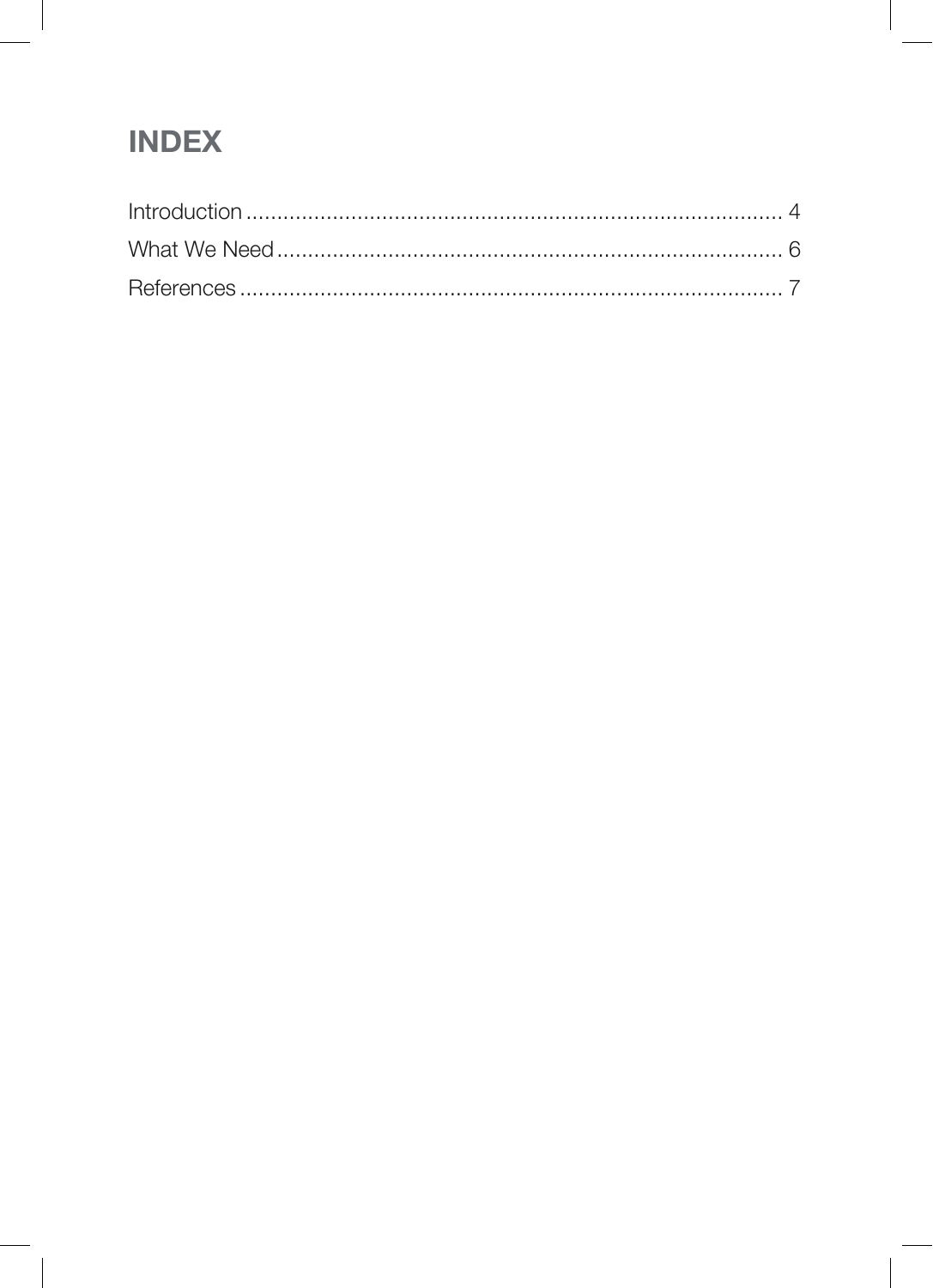## Supplement to "The Great Barrier Brief" Issue 7: Audio Description

# **A Sentence Paints A Thousand Pictures**

#### So What's it Sound Like

Founded in 1945, the Association of Blind Citizens of New Zealand Inc (Association) is New Zealand's leading blindness consumer organisation and one of the country's largest organisations of disabled consumers. The Association's aim is to heighten awareness of the rights of blind and vision impaired people and to remove the barriers that impact upon our ability to live in an accessible, equitable and inclusive society.

In the context of this document, the word "blind" encompasses all those with a vision impairment who can identify with some or all of the barriers described below.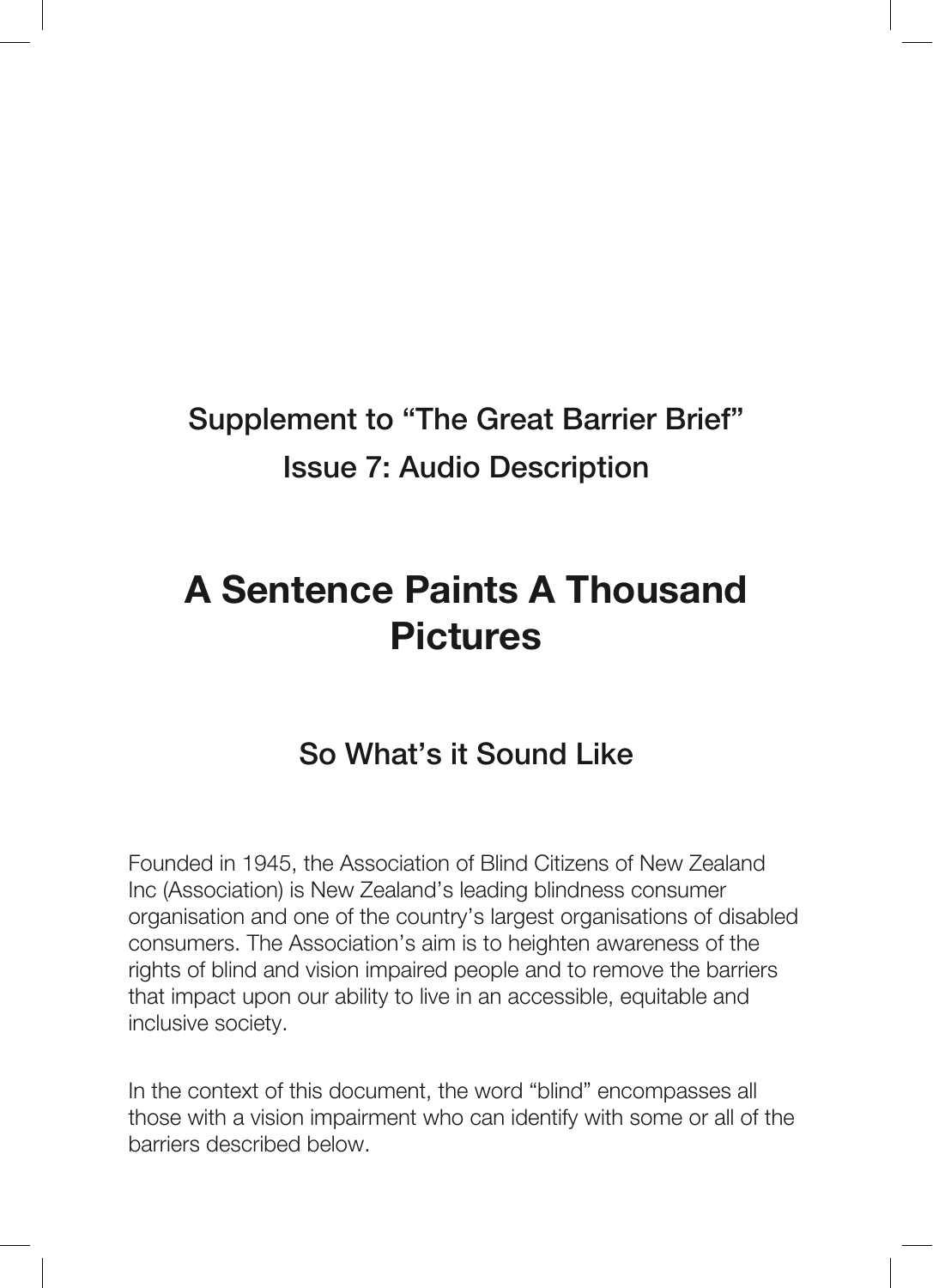#### **INTRODUCTION**

Being unable to follow body language, activity, scenery, facial expression, clothing and manner of dress etc, blind, deafblind and vision impaired people benefit from audio description because it provides a commentary on these aspects of the visual experience. Audio description has existed for around 15 years and is the equivalent of captioning for the deaf and hearing impaired.

As early as the 1990's, New Zealand On Air began investigating the feasibility of introducing audio described television into New Zealand. At that time, New Zealand's television broadcasting system did not have the capacity for an audio channel to be easily broadcast in addition to the existing stereo audio content. Fortunately, technological advances mean that the barriers which until now, have impeded the development of audio described television here in New Zealand, have been surpassed.

Theatre, television and other art forms play a crucial role as a social and cultural medium. The absence of audio description means that blind people in New Zealand, are denied access to these major agents of influence and change in society.

Audio described television was introduced to New Zealand on 1 March 2011, through a pilot grant funded by New Zealand On Air. TVNZ's commitment to meet the needs of blind people (in much the same way as it does through captioning for the deaf) has been achieved with all episodes of Coronation Street now being audio described. Involving an additional channel of audio information that provides blind people with a commentary of the visual experience, this audio channel is broadcast in such a way that it does not interfere with normal television listening and viewing.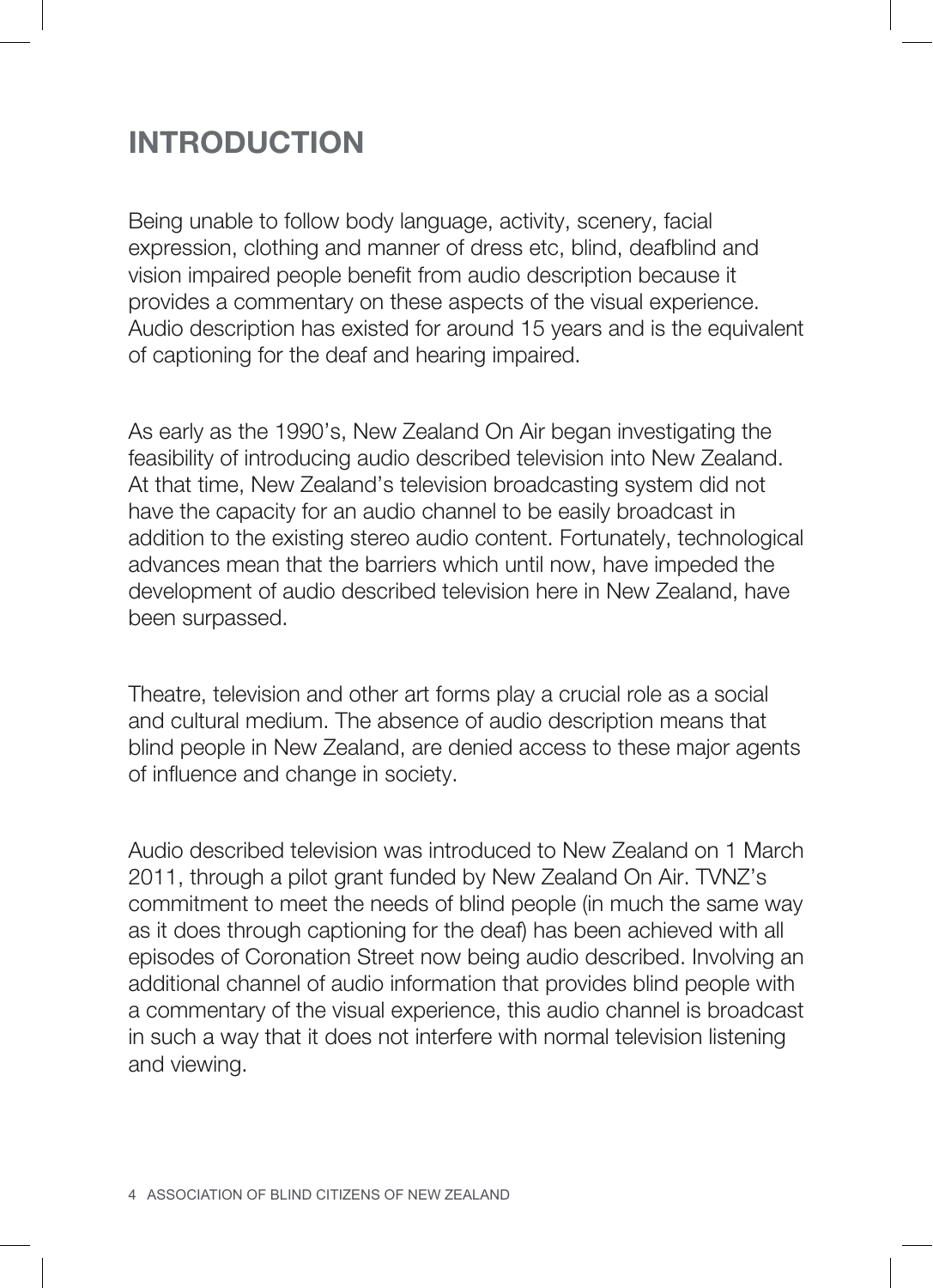Live theatre and performing arts can also be brought to life for a blind audience through audio description. This is achieved using a wireless transmitter and head-sets.

Audio Description is the equivalent of captioning for the deaf and hearing impaired. It is the "accessible format" which enables blind and vision impaired people to enjoy access to all facets of television, films, theatre etc, on the same basis as their sighted counterparts. Access to Audio Description is a basic right upheld by the United Nations Convention on the Rights of Persons with Disabilities.(Articles 21, 29 and 30.)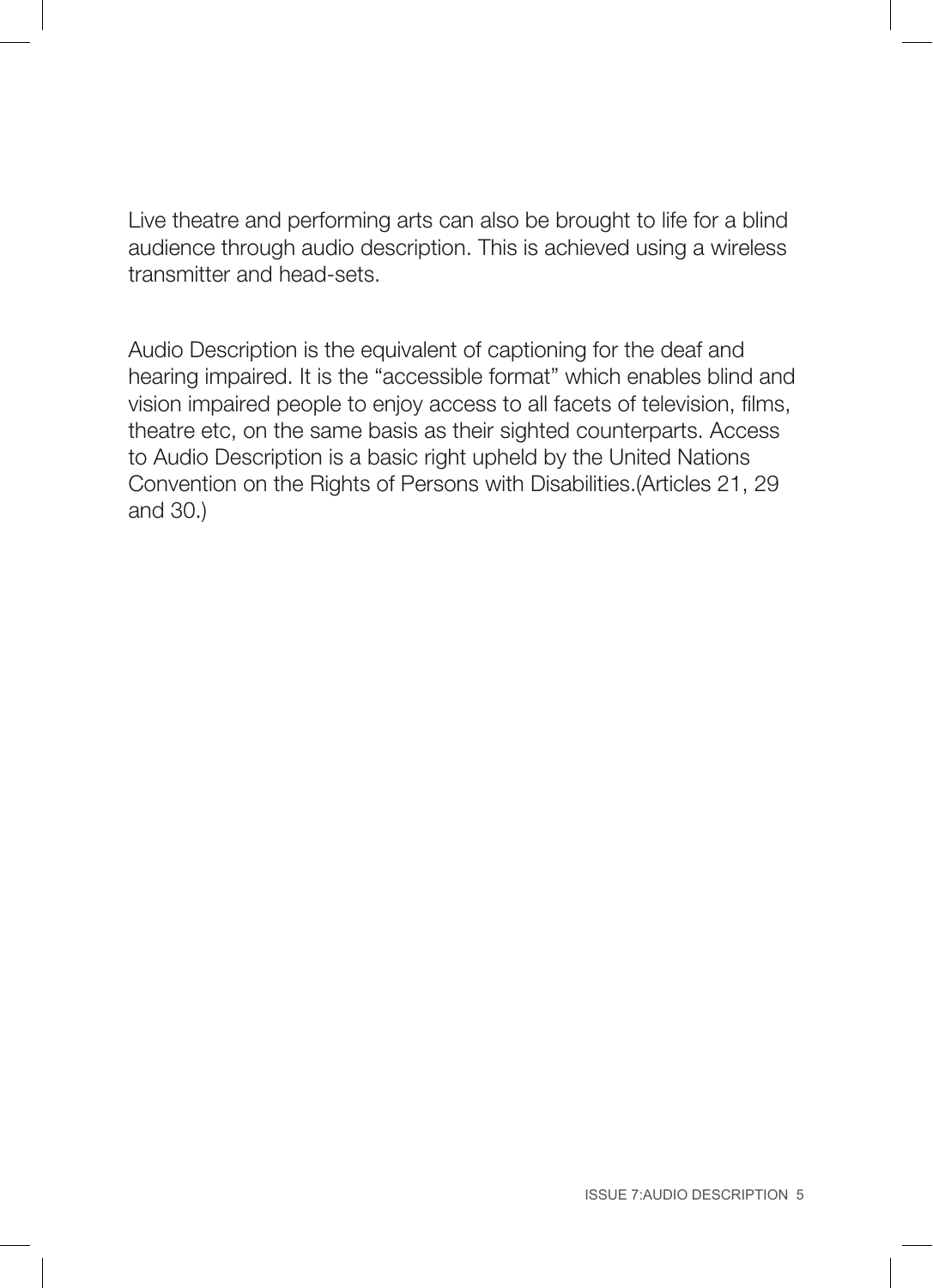#### **WHAT WE NEED**

- A commitment from Government and relevant authorities to ensure that cinemas and other venues are suitably equipped and will provide regular audio described movies, theatrical performances and live art
- A commitment by FreeView and Pay to View broadcasting authorities to provide audio described television content to a level comparative with captioning for the deaf and hearing impaired.
- A commitment that audio description is included in and will remain in the FreeView broadcasting standard, and that there will be adequate supplies of FreeView certified set top boxes and other equipment capable of receiving it.
- Adoption by FreeView and other broadcasters of a standard way of identifying that a programme contains audio description both on screen and in published programme promotional material.
- **EXEC** Legislation that mandates a minimum level of audio described television programmes that includes both local and imported programming content.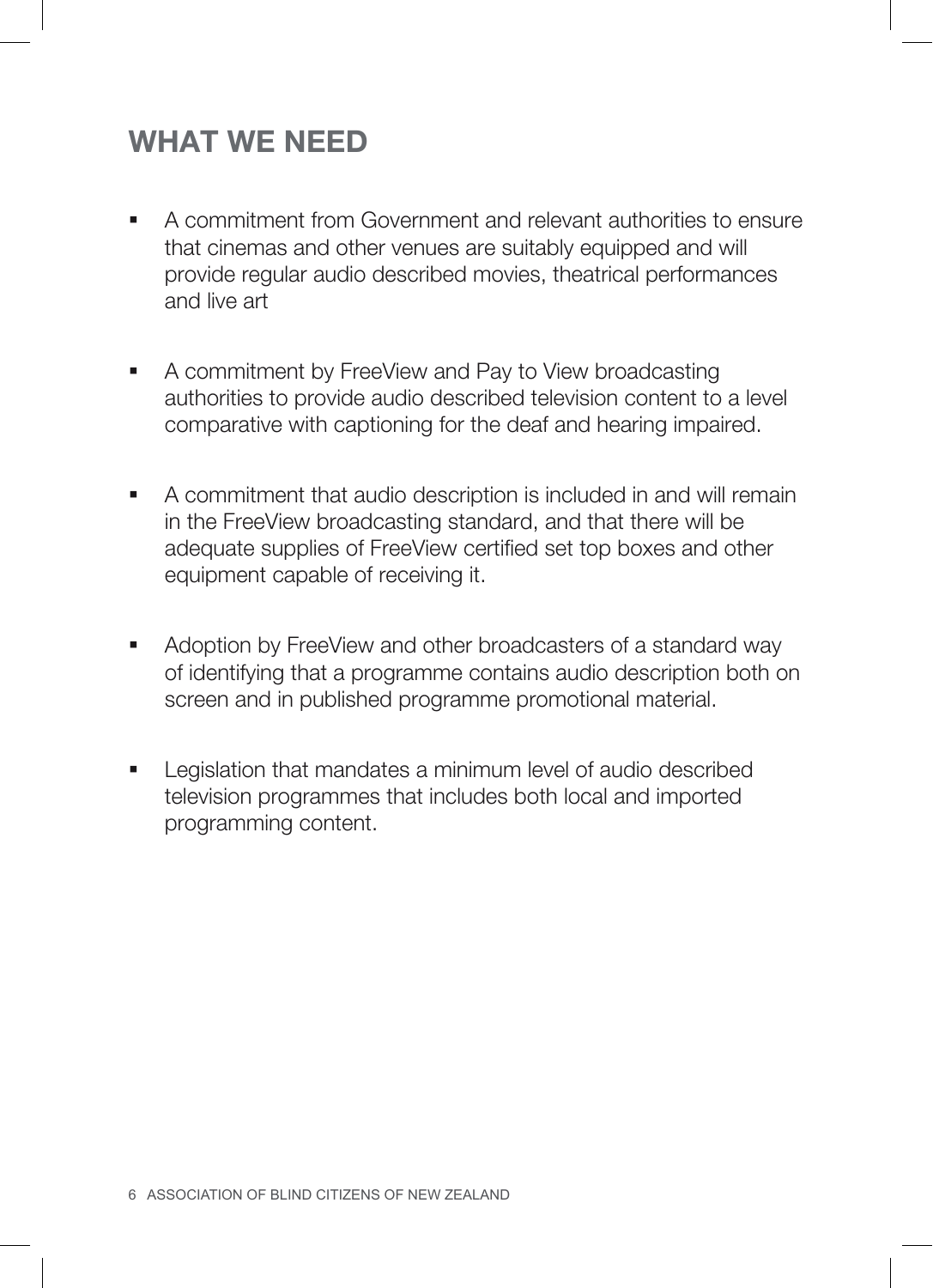### **REFERENCE SOURCES**

- **The Great Barrier Brief: ABC NZ July 2008**
- **UN Convention on the Rights of Persons with Disabilities, Articles** 9, 21 and 30: adopted by the United Nations General Assembly on 13 December 2006, ratified by New Zealand, September 2008 and enforced in October 2008.
- New Zealand Disability Strategy Objectives 6 and 9